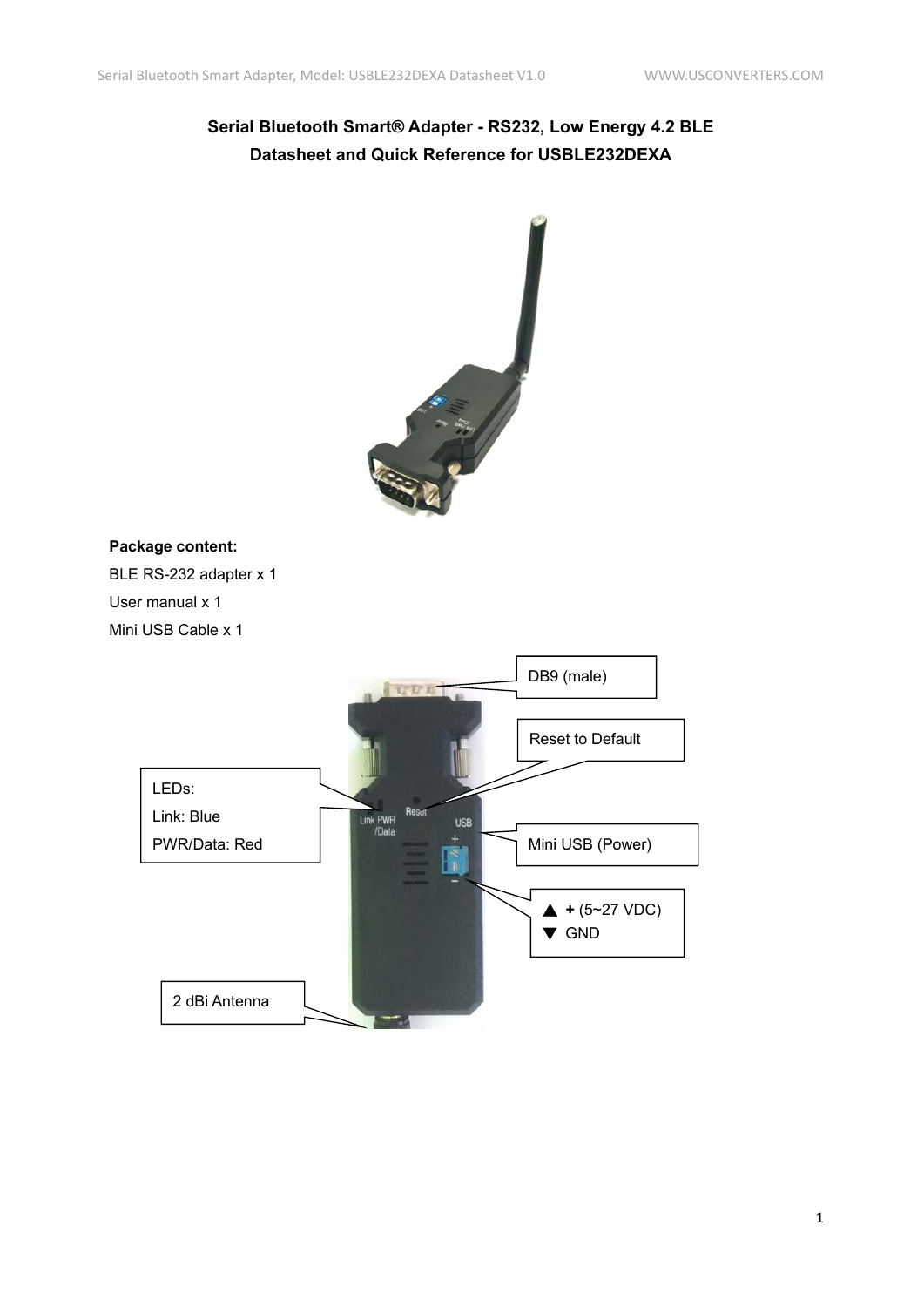| <b>SPECIFICATIONS</b>      |                                                                                            |  |  |
|----------------------------|--------------------------------------------------------------------------------------------|--|--|
| Part number                | USBLE232DEXA                                                                               |  |  |
| Operating systems          | iOS 5 and later, Windows Phone 8.1, Windows 8 and later, Android 4.3 and later, BlackBerry |  |  |
|                            | 10, Linux 3.4 and later through BlueZ 5.0.                                                 |  |  |
| Processor                  | Cypress CY8C4128LQI-BL553                                                                  |  |  |
| Data payload               | 251 bytes                                                                                  |  |  |
| Interface type             | <b>RS232</b>                                                                               |  |  |
| Mode                       | Central or Peripheral (Master or Slave)                                                    |  |  |
| Works with iPad/iPod?      | Yes                                                                                        |  |  |
| <b>Baud Rate</b>           | 1200, 2400, 4800, 9600, 19200, 38400, 57600, 115200, 230400, 460800, 921600                |  |  |
| Parity                     | None, even, odd                                                                            |  |  |
| Stop bits                  | 1, 1, 5, 2                                                                                 |  |  |
| Data bits                  | 7, 8                                                                                       |  |  |
| Flow control               | None, CTS/RTS                                                                              |  |  |
| <b>LED lights</b>          | TX, RX, Bluetooth and Power                                                                |  |  |
| DEC/DTE                    | Manual switch                                                                              |  |  |
|                            | - Over the air by iOS and Android app                                                      |  |  |
| Parameters configurable by | - Via COM port by AT commands                                                              |  |  |
|                            | - DIP switches                                                                             |  |  |
| RS232 Signals              | TX, RX, CTS, RTS, GND                                                                      |  |  |
| Serial port                | 1-port male D-sub 9-pin                                                                    |  |  |
| <b>Bluetooth version</b>   | V4.2                                                                                       |  |  |
| Programming interfaces     | GATT / UUID                                                                                |  |  |
| Frequency range            | 2.4GHz ISM (2.40000 - 2.4835GHz)                                                           |  |  |
| <b>TX Power</b>            | Max. 3 dBm                                                                                 |  |  |
| <b>RX Sensitivity</b>      | -89 dBm typical                                                                            |  |  |
| TX current consumption     | 15.6 mA (radio only, 0 dbm)                                                                |  |  |
| Antenna                    | External                                                                                   |  |  |
| Antenna Gain               | max. 2 dB                                                                                  |  |  |
| Power supply               | Mini USB, screw terminals or DB9 pin 9: 5 - 27VDC                                          |  |  |
| Max comm range             | Up to 160 feet (50m) in open space, depending on actual environment                        |  |  |
| Operating temp.            | -13°F to 158°F (-25°C to 70°C)                                                             |  |  |
| Dimensions                 | 87mm x 34mm x 18mm mm                                                                      |  |  |
| Certifications             | CE, FCC, RoHs                                                                              |  |  |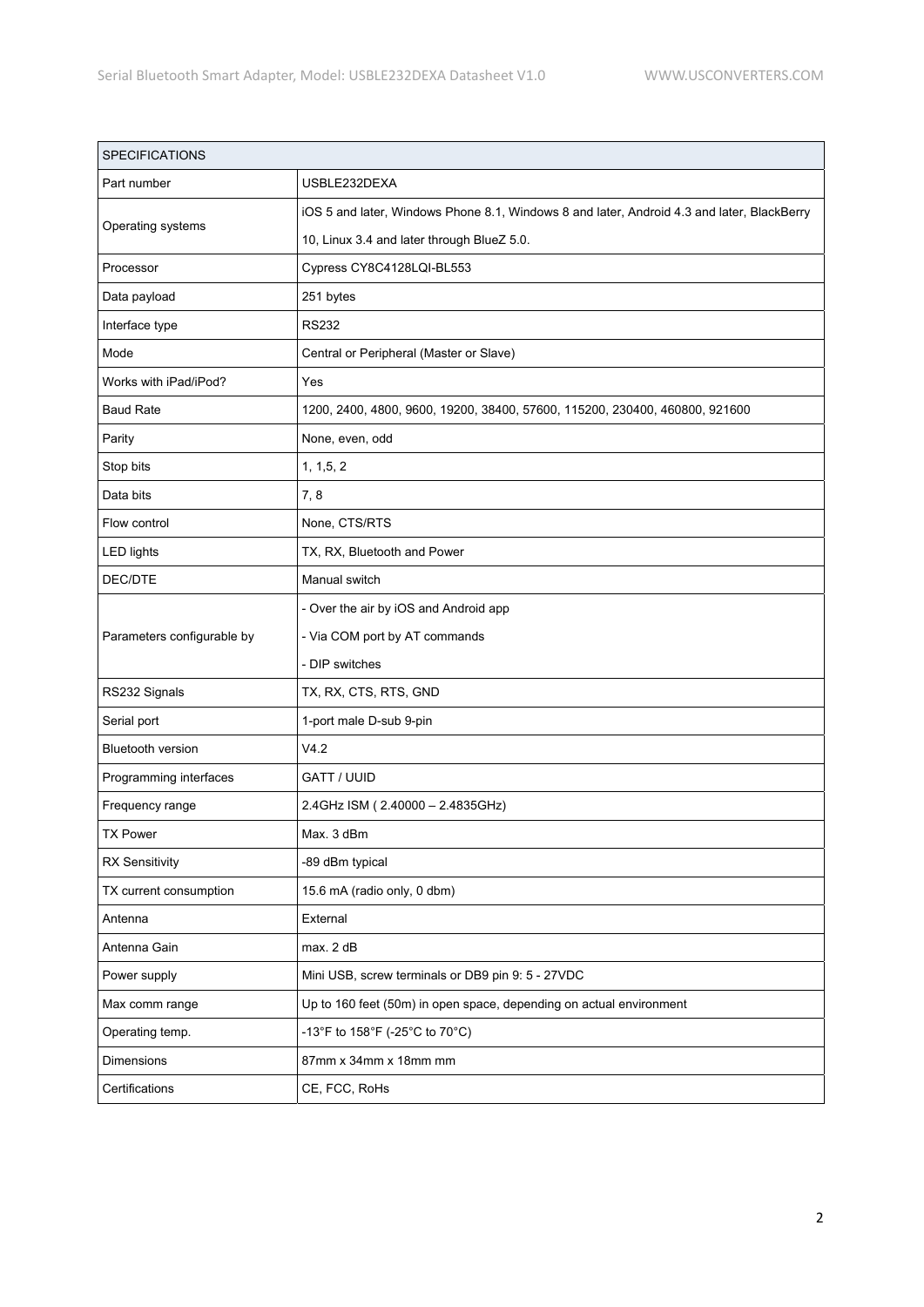



# **Switch configuration:**

| Configuration by | CTS/RTS    | Stop Bit | Parity          | Role           | <b>Baud Rate</b> |
|------------------|------------|----------|-----------------|----------------|------------------|
| 9                | 8          | 7        | $6 - 5$         | $\overline{4}$ | $3 - 2 - 1$      |
| 0: DIP Switches  | 0: Disable | 0:1      | <b>00: None</b> | 0:Slave        | 110:2400         |
| 1: AT commands   | 1: Enable  | 1:2      | $01:$ Odd       | 1:Master       | 111:4800         |
| or app.          |            |          | 10: Odd         |                | 000:9600         |
|                  |            |          | 11: Even        |                | 001:19200        |
|                  |            |          |                 |                | 010:38400        |
|                  |            |          |                 |                | 011:57600        |
|                  |            |          |                 |                | 100:115200       |
|                  |            |          |                 |                | 101:230400       |

Default values are in bold **red** color.

The GATT service / tablet apps and AT commands will support more functions than the DIP switches.

# **RS232 Interface (male)**

| Pin            | Signal     | <b>Description</b>           |
|----------------|------------|------------------------------|
| 1              | N/A        |                              |
| $\overline{2}$ | RX         | Received data                |
| 3              | <b>TX</b>  | <b>Transmitted data</b>      |
| 4              | N/A        |                              |
| 5              | GND        | Ground                       |
| 6              | N/A        |                              |
| 7              | <b>RTS</b> | Request to send<br>(Default) |
| 8              | <b>CTS</b> | Clear to send                |
| 9              | <b>VCC</b> | Power Input<br>(5~27 VDC)    |

| <b>LED Status</b>        | <b>Description</b>   |
|--------------------------|----------------------|
| Data LED (red) flash     | Data transmission    |
| Data LED (red) solid on  | No data transmission |
| Link LED (blue) solid on | <b>BLE Link</b>      |
| Link LED (blue) flash    | No Link              |
| Data & Link LED solid on | DFU/OTA Mode         |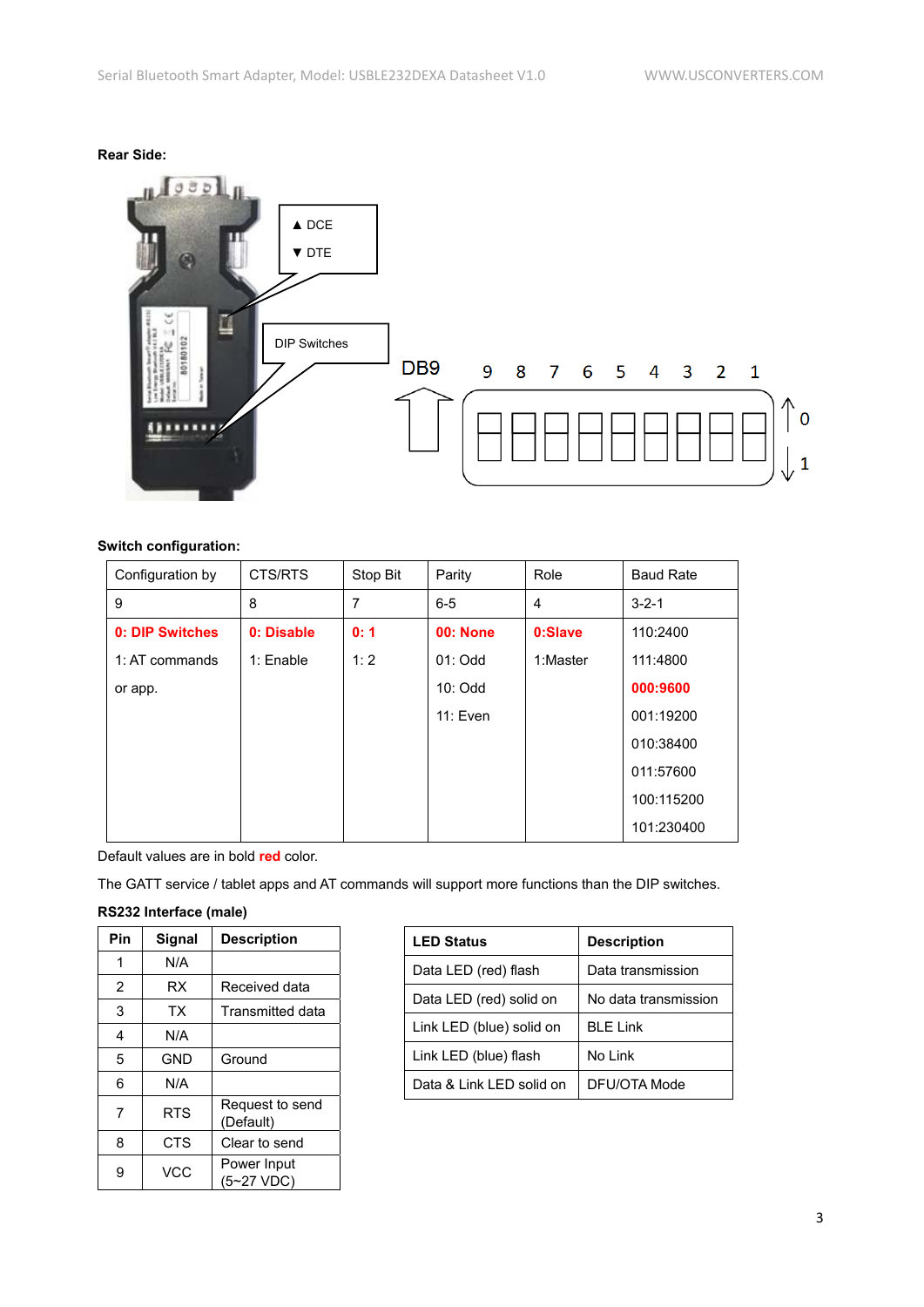#### **Power supply:**

Voltage: 5 - 27 VDC, **Do NOT exceed 27VDC!**

The adapter can be powered by: Mini USB, screw terminals or pin9 in the DB9 connector.

**Do NOT power the adapter by more than two sources.**

#### **Default values:**

- Baud rate: 9600 bps
- Data bit: 8
- Parity: none
- Stop bit: 1
- Flow control: none
- Device Name: USBLE232DEXA
- Pin code: 123456

#### **Reset button:**

Press the reset button for about 5 seconds and the adapter will reset to factory settings. A power cycle is

recommended after reset.

# **GATT Service.**

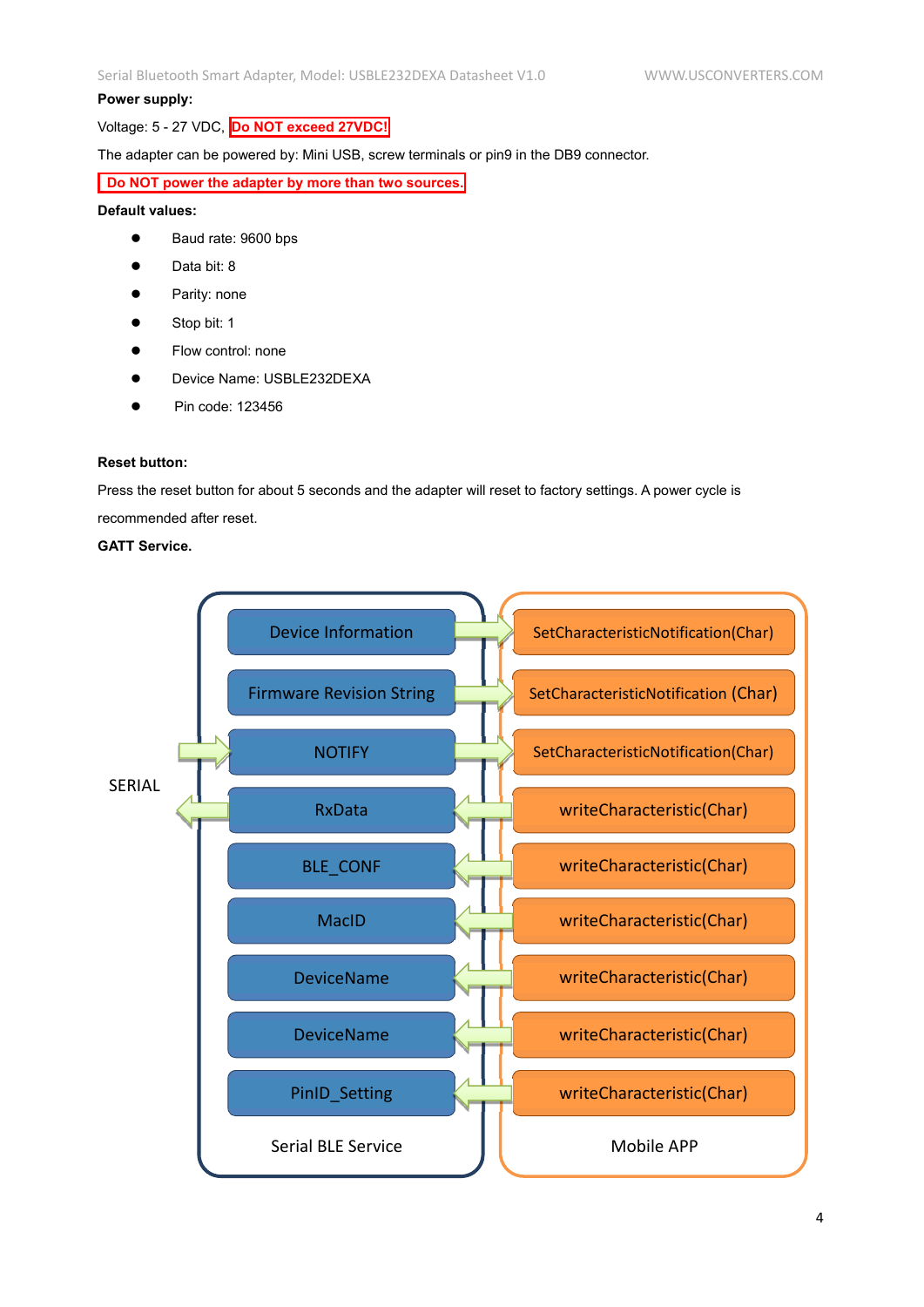# Programming Interfaces:

| <b>GATT</b>                  |                                      |             | <b>UUID</b>                          |                                      |                                      |  |
|------------------------------|--------------------------------------|-------------|--------------------------------------|--------------------------------------|--------------------------------------|--|
| UUID_Device Information      |                                      |             | 0000180A-0000-1000-8000-00805F9B34FB |                                      |                                      |  |
|                              | <b>UUID_Firmware Revision String</b> |             |                                      | 00002A26-0000-1000-8000-00805F9B34FB |                                      |  |
| UUID_NOTIFY (~20 bytes)      |                                      |             |                                      |                                      | 00031234-0000-1000-8000-00805F9B0130 |  |
| UUID_RxData (~20 bytes)      |                                      |             |                                      |                                      | 00031234-0000-1000-8000-00805F9B0131 |  |
| UUID_MacID (6 bytes)         |                                      |             |                                      | 00031234-0000-1000-8000-00805F9B0133 |                                      |  |
| UUID_DeviceName (15 bytes)   |                                      |             |                                      |                                      | 00031234-0000-1000-8000-00805F9B0134 |  |
| UUID Reboot (1 bytes)        |                                      |             |                                      |                                      | 00031234-0000-1000-8000-00805F9B0135 |  |
| UUID_PinID_Setting (6 bytes) |                                      |             |                                      |                                      | 00031234-0000-1000-8000-00805F9B0136 |  |
| UUID_BLE_CONF (7 bytes)      |                                      |             |                                      |                                      | 00031234-0000-1000-8000-00805F9B0132 |  |
|                              |                                      |             |                                      |                                      |                                      |  |
| Byte0                        | Byte1                                |             | Byte2                                |                                      | Byte3                                |  |
| Data bit                     | <b>Hwfc</b>                          |             | Stop Bit                             |                                      | Parity Bit                           |  |
| 7,8                          | $0x01:$ on                           |             | 2:1                                  |                                      | 0x02 : No Parity                     |  |
|                              | $0x00:$ off                          |             | 3:1.5                                |                                      | 0x01 : Odd Parity                    |  |
|                              |                                      |             | 4:2                                  |                                      | 0x00 : Even Parity                   |  |
|                              |                                      |             |                                      |                                      |                                      |  |
| Byte4                        |                                      | Byte5       |                                      | Byte <sub>6</sub>                    |                                      |  |
| <b>Baud Rate</b>             |                                      | Device Mode |                                      | Reset To Default                     |                                      |  |
| 00:9600                      |                                      |             | $0x01:$ on                           |                                      | 0x01: Reset                          |  |
| 01:19200                     |                                      |             |                                      |                                      |                                      |  |
| 02:38400                     |                                      |             |                                      |                                      |                                      |  |
| 03:57600                     |                                      |             |                                      |                                      |                                      |  |
| 04:115200                    |                                      |             |                                      |                                      |                                      |  |
| 05:230400                    |                                      |             |                                      |                                      |                                      |  |
| 06:2400                      |                                      |             |                                      |                                      |                                      |  |
| 07:4800                      |                                      |             |                                      |                                      |                                      |  |
| 08:1200                      |                                      |             |                                      |                                      |                                      |  |
| 09:460800                    |                                      |             |                                      |                                      |                                      |  |
| 10:921600                    |                                      |             |                                      |                                      |                                      |  |

# **Command set via COM port:**

| Command | Value | <b>Description</b>                                                                            |
|---------|-------|-----------------------------------------------------------------------------------------------|
| AT      |       | Check the connection status between control terminal and the RS-232 adapter. Response: "OK"   |
|         |       | when the connection is ok. Response: "ERROR" when the connection is not ok.                   |
|         |       |                                                                                               |
| AUTO=   |       | This command is used to enable/disable auto-connection feature. It is available only when the |
|         |       | adaptor is in the Central (master) role.                                                      |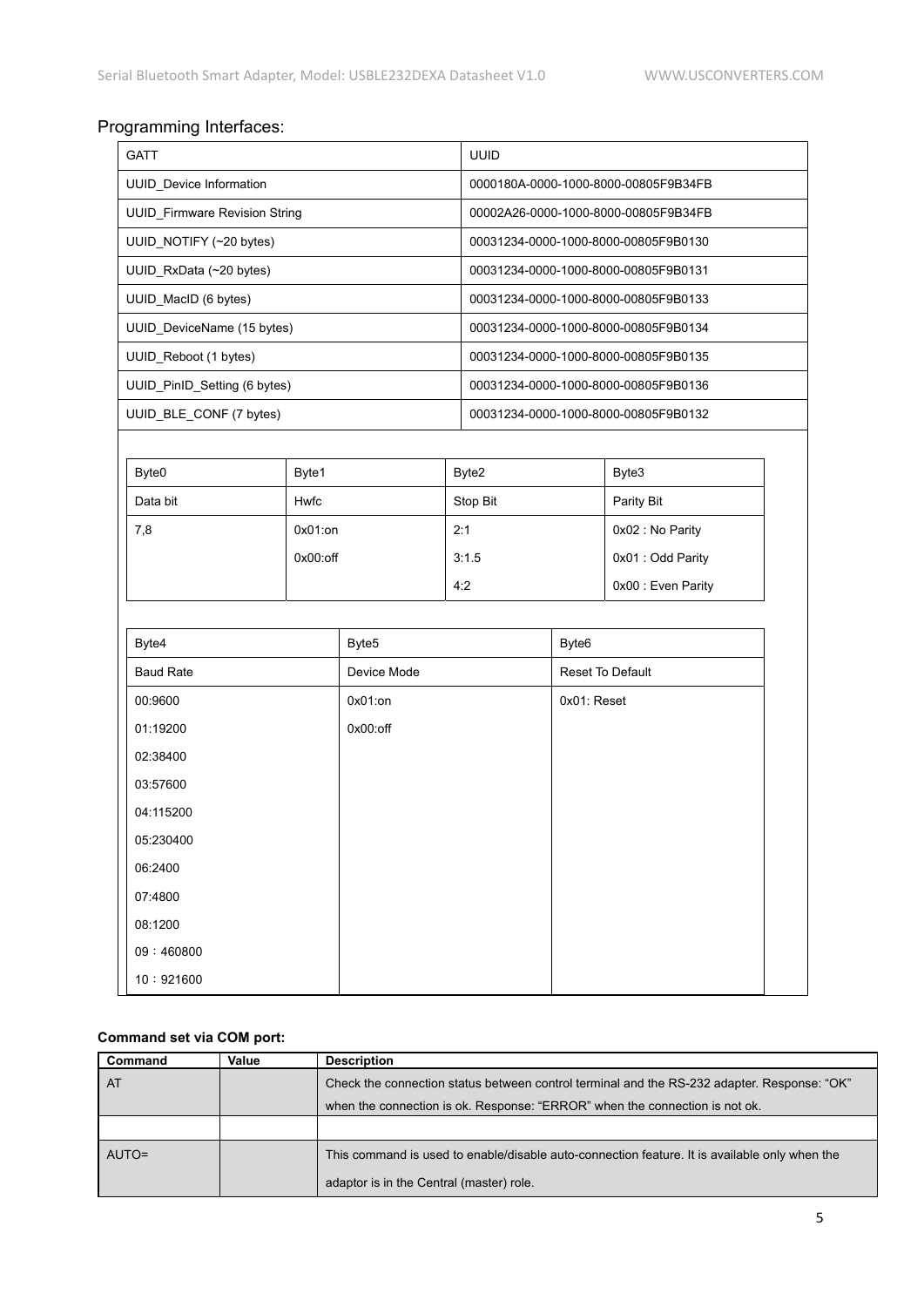|           | Y                        | The Central role adapter will connect the neighboring BLE peripheral adapter automatically.       |
|-----------|--------------------------|---------------------------------------------------------------------------------------------------|
| (Default) | N                        | The command will disable the auto link function.                                                  |
|           | $\overline{\phantom{a}}$ | Inquire the current setting.                                                                      |
| BAUD=     |                          | This command is used to specify the baud rate of COM port.                                        |
|           |                          | The command will need 200 ms delay.                                                               |
|           | 1200                     | 1200 bps                                                                                          |
|           | 2400                     | 2400 bps                                                                                          |
|           | 4800                     | 4800 bps                                                                                          |
| (Default) | 9600                     | 9600 bps                                                                                          |
|           | 19200                    | 19200 bps                                                                                         |
|           | 38400                    | 38400 bps                                                                                         |
|           | 57600                    | 57600 bps                                                                                         |
|           | 115200                   | 115200 bps                                                                                        |
|           | 230400                   | 230400 bps                                                                                        |
|           | 460800                   | 460800 bps                                                                                        |
|           | 921600                   | 921600 bps                                                                                        |
|           | ?                        | Inquire the current baud rate.                                                                    |
| $BIT=$    |                          |                                                                                                   |
|           | 7                        | 7 data bit                                                                                        |
|           | 8                        | 8 data bit                                                                                        |
|           | ?                        | Inquire the current data bit                                                                      |
| DEFAULT=  |                          | This command is used to restore the default settings and originate a warm start.                  |
|           | Y                        | Restore the default settings.                                                                     |
|           |                          | The command will re-start the system for 1 second.                                                |
| $DFU =$   |                          | Device Firmware Upgrade via PC software. OTA (Over the air) is available to upgrade the firmware  |
|           |                          | by APP                                                                                            |
|           | Υ                        |                                                                                                   |
| $ECHO=$   |                          | This command is used to specify whether the adaptor echoes characters received from the UART      |
|           |                          | back to the DTE/DCE.                                                                              |
|           | N                        | Command characters received from the UART are not echoed back to the DTE/DCE.                     |
| (Default) | Υ                        | Command characters received from the UART are echoed back to the DTE/DCE.                         |
|           | $\overline{\phantom{a}}$ | Inquire the current setting.                                                                      |
| FLOW=     |                          | This command enable or disable flow control signals (CTS/RTS) of the UART port. Note, the         |
|           |                          | setting is not affected by DEFAULT.                                                               |
|           |                          | The command will need 1 second delay.                                                             |
| (Default) | N                        | Disable flow control.                                                                             |
|           | Y                        | Enable flow control.                                                                              |
|           | $\overline{\phantom{a}}$ | Inquire the current setting                                                                       |
| NAME=     |                          | This command is used to specify a device name for the adaptor.                                    |
|           |                          | You can specify a friendly name using 0 to 9, A to Z, a to z, space and -, which are all valid    |
| (Default) | USBLE232DE               | characters. Note that "first space or -, last space or - isn't permitted".<br>Default device name |
|           | ХA                       |                                                                                                   |
|           | $XX$ $XX$                | "xxxx" is a character string with the length from 2 to 30.                                        |
|           | R                        | Restore the default name                                                                          |
|           |                          |                                                                                                   |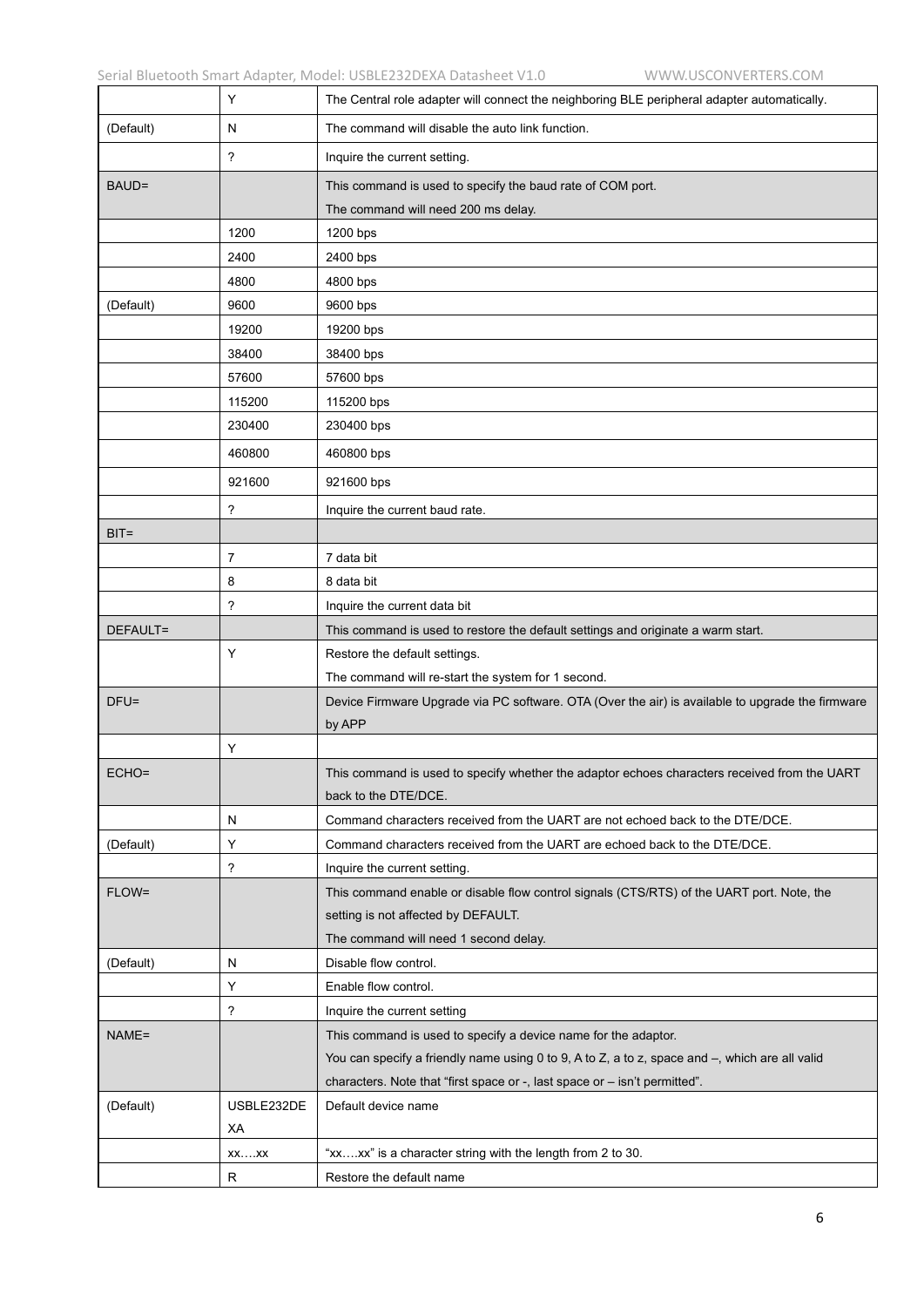|                 | $\boldsymbol{\cdot}$     | Inquire the name of the local adaptor.                                                           |
|-----------------|--------------------------|--------------------------------------------------------------------------------------------------|
| PARITY=         |                          | This command is used to specify parity bit setting of COM port.                                  |
|                 |                          | The command will need 200 ms delay.                                                              |
| (Default)       | N                        | None parity bit                                                                                  |
|                 | O                        | Odd parity                                                                                       |
|                 | Ε                        | Even parity                                                                                      |
|                 | $\ddot{\phantom{0}}$     | Inquire the current setting.                                                                     |
| $PIN =$         |                          | This command is used to specify a PIN code. Paired adaptors should have the same PIN.            |
| (Default)       | 123456                   |                                                                                                  |
|                 | $XX$ $XX$                | "xx….xx" is a 4∼16 digit string or English character (in capital or lower case)                  |
|                 | N                        | Disable authentication by PIN.                                                                   |
|                 | R                        | Restore the default pin code                                                                     |
|                 | ?                        | Inquire the current PIN.                                                                         |
| <b>PROMPT=</b>  |                          | The command is used to decide whether result messages are prompted when Setup commands           |
|                 |                          | are executed. The result messages are: OK/ERROR for command execution.                           |
| (Default)       | Υ                        | Prompt result messages.                                                                          |
|                 | N                        | Not prompt result messages.                                                                      |
|                 | $\overline{?}$           | Inquire the current setting.                                                                     |
| $ROLE =$        |                          | This command is used to specify whether the adaptor is in the central or peripheral role. If the |
|                 |                          | device role is changed, the adaptor will reboot and all paired addresses will be cleared.        |
|                 | C                        | Set the adaptor to the central role.                                                             |
| (Default)       | P                        | Set the adaptor to the peripheral role.                                                          |
|                 | ?                        | Inquire the current role of the adaptor.                                                         |
| STATUS=         |                          | Inquire all the current setting of the adapter.                                                  |
|                 | т                        | Inquire the inner temperature of the IC in centigrade                                            |
|                 | $\overline{\phantom{0}}$ | Display the current setting of the adapter                                                       |
| STOP=           |                          | This command is used to specify one or two stop bits of COM port.                                |
|                 |                          | The command will need 200ms delay.                                                               |
| (Default)       | $\mathbf{1}$             | One stop bit.                                                                                    |
|                 | 2                        | Two stop bits.                                                                                   |
|                 | $\overline{\phantom{a}}$ | Inquire the current setting.                                                                     |
| <b>VERSION=</b> |                          | This command is used to inquiry the firmware version.                                            |
|                 | $\ddot{\phantom{0}}$     | Inquire the version codes.                                                                       |

#### **Configuring Central and Peripheral: (Similar to Master and Slave roles)**

**By DIP switches:** The central will pair the slave automatically.

- Switch DIP-9 to 0 (Switch)
- Switch DIP-4 to 1 (Master)
- The central will link with the neighboring peripheral automatically. The blue LED will be solid on. The central will link with the paired peripheral next time when powered on.
- Please reset to default and follow above procedure if you want to link with other BLE devices.

#### **By AT command:**

- Set "role=c" or "ROLE=C" in one adapter.
- Set "auto=y" or "AUTO=Y" to enable the auto link